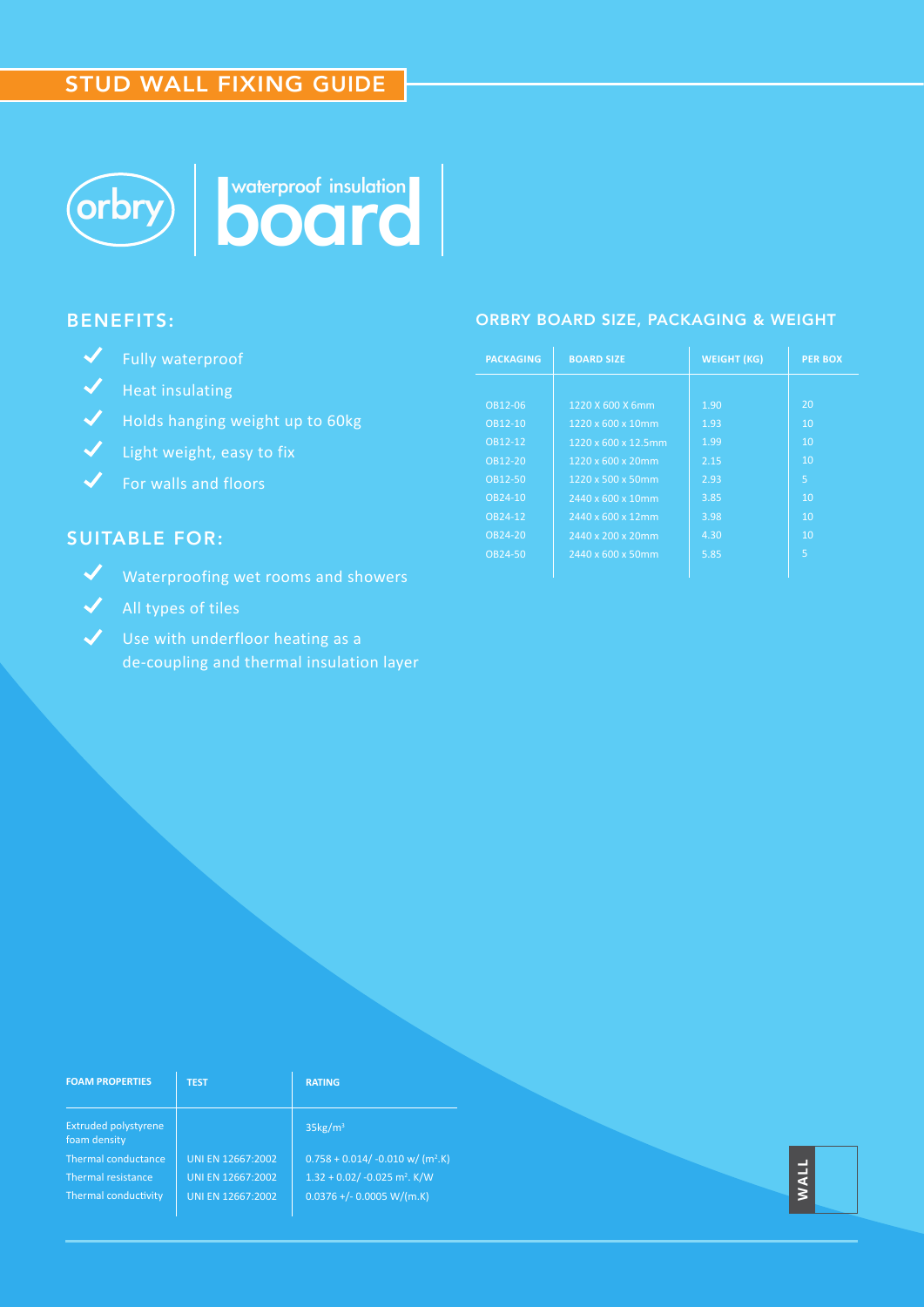# board waterproof insulation FIXING ORBRY BOARDS: STUD WALLS

**Orbry™ Boards** are ideal for fixing to stud walls.

- **1.** Fix vertical studs at 600mm centres for 20mm or thicker **Orbry™ Board**, or 300mm centres for 12.5mm and 10mm thick boards.
- **2.** Make sure all board edges are supported with noggins. (see Fig.1).
- **3.** If boards are being used in wet areas, fix with Orbry<sup>™</sup>  **Stainless Steel Screws**. (see chart at end for spacing requirements).
- **4.** Always use **OrbryTM Backer Board Washers** (see Fig.2).
- **5.** When fixing to dry areas, apply **OrbryTM Self Adhesive Scrim Tape** to all horizontal and vertical joints using a thin layer of cement-based tile adhesive and a float trowel (see Fig.3).

- **1.** For speed of application, use Orbry™ Self Adhesive **Waterproof Tape**, available in 10m rolls.
- **2. Orbry™ Waterproof Tape**, available in 5m and 10m rolls, and Orbry<sup>™</sup> Waterproof Corners fixed with Orbry<sup>™</sup>  **Waterproof Sealing Compound.**

#### WATERPROOFING JOINTS FOR WET AREAS

All **OrbryTM Boards** are fully waterproof and can be used to create a waterproof system, so they are excellent for wet rooms and showers. When waterproofing a wet area, it is important to waterproof all joints.

Tape all joints using one of the following waterproof tape systems:







#### TILING

## SCREW SIZES AND SPACINGS FOR FIXING **ORBRY™ BOARDS TO STUD WALLS**

**OrbryTM Boards** are the ideal surface to tile on. They bond with all proprietary tile adhesives, so all you need to do is choose the correct adhesive for fixing the ceramic or natural stone tiles. If in doubt seek further advice from the tile adhesive and grout manufacturer.

Don't forget that for a wet area installation you need to achieve a solid bed of adhesive, ensuring no voids are left beneath the tiles.

The maximum combined weight of tiles, adhesive and grout that the boards can hold is 60kg per square metre, (fixed to the wall) which is more than enough for all tile and stone finishes.

#### PLASTERING AND PAINTING

Follow the plaster manufacturers' recommendations for priming a cement-based surface and apply a skim coat. Once completely dry the plaster can be decorated.

#### CUTTING AND HANDLING

**OrbryTM Boards** can be cut easily with a utility knife. Even the largest boards weigh less than 10kg and can be handled and fixed by one person. The cut edge of a board can be rough, so suitable gloves should be worn.

| <b>BOARD</b><br><b>THICKNESS</b> | <b>BOARD SIZE</b> | <b>BOARD CODE</b> | <b>STUD</b><br><b>CENTRES</b> | <b>FIXINGS/</b><br><b>WASHERS</b><br><b>PER BOARD</b> | Orbry 37mm<br><b>Stainless Steel</b><br><b>Screws and Orbry</b><br><b>Washers</b> | Orbry 50mm<br><b>Stainless Steel</b><br><b>Screws and Orbry</b><br><b>Washers</b> | Orbry 70mm<br><b>Stainless Steel</b><br><b>Screws and Orbry</b><br><b>Washers</b> |
|----------------------------------|-------------------|-------------------|-------------------------------|-------------------------------------------------------|-----------------------------------------------------------------------------------|-----------------------------------------------------------------------------------|-----------------------------------------------------------------------------------|
| 10 <sub>mm</sub>                 | 1200 x 600mm      | OB12---10         | 300mm                         | 15                                                    |                                                                                   |                                                                                   |                                                                                   |
| 10 <sub>mm</sub>                 | 2440 x 600mm      | OB24---10         | 300mm                         | 27                                                    |                                                                                   |                                                                                   |                                                                                   |
| 12.5mm                           | 1200 x 600mm      | OB12---12         | 300mm                         | 15                                                    |                                                                                   |                                                                                   |                                                                                   |
| 12.5mm                           | 2440 x 600mm      | OB24---12         | 300mm                         | 27                                                    |                                                                                   |                                                                                   |                                                                                   |
| 20 <sub>mm</sub>                 | 1200 x 600mm      | OB12---20         | 600 <sub>mm</sub>             | 6                                                     |                                                                                   |                                                                                   |                                                                                   |
| 20 <sub>mm</sub>                 | 2440 x 600mm      | OB24---20         | 600mm                         | 10                                                    |                                                                                   |                                                                                   |                                                                                   |
| 50 <sub>mm</sub>                 | 1200 x 600mm      | OB12---50         | 600 <sub>mm</sub>             | 6                                                     |                                                                                   |                                                                                   |                                                                                   |
| 50 <sub>mm</sub>                 | 2440 x 600mm      | OB24---50         | 600mm                         | 10                                                    |                                                                                   |                                                                                   |                                                                                   |
|                                  |                   |                   |                               |                                                       |                                                                                   |                                                                                   |                                                                                   |